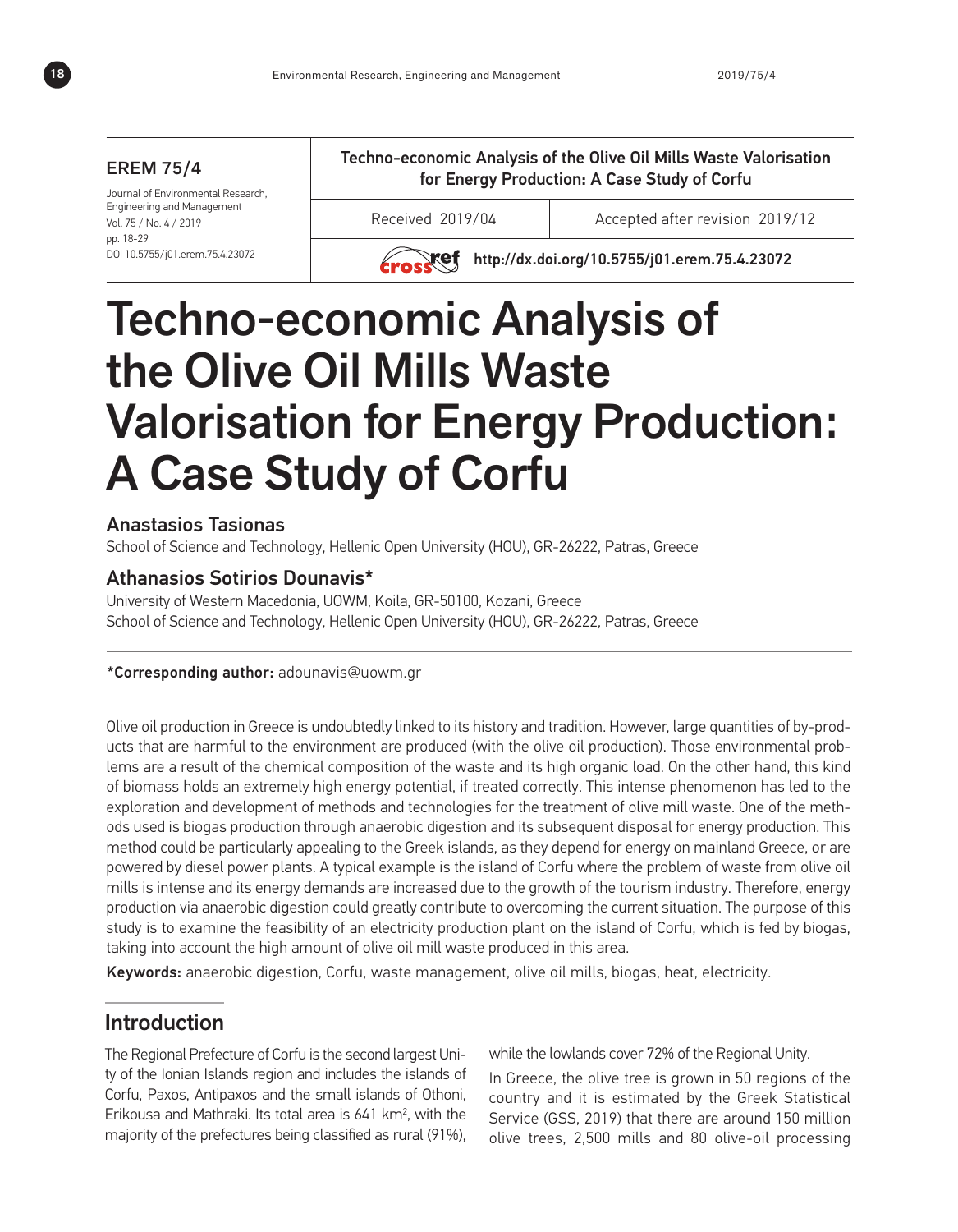factories. The Peloponnese (29.1%) followed by Crete (27.3%) and the Region of Western Greece (20%) have the largest percentage of cultivated land.

The number of olive trees cultivated in the Peripheral Unity of Corfu is estimated to be 1,999,648, which corresponds to 1% of the total olive trees in Greece. The olive oil production amounts to almost 12,000 tons per year, which corresponds to 3.3% of the total Greek production. In the region, there are 98 active olive oil mills, of which only 2 are two-phase and the rest are three-phase. It is noteworthy that, according to the requirements of the European Union, all olive oil mills must be twophase mills (Stamatakis, 2010).

According to the data from the Department of Agriculture of Corfu, the Greek Statistical Service and the Region Authorities of Corfu, the average processed olive oil for the years 2013–2017 (divided into four olive years) is 43,094,301.44 kg per year and the average olive oil production is 8,460,747.2 kg per year (GSS, 2019). At this point, it is necessary to point that only 33 mills of 98 provide data to the Agriculture Directorate.

Figure 1 shows their distribution in the region. The mills are not evenly distributed in the island, but are concentrated in the southern and northern parts, while in the middle of the island there are very few. This is expected, as businesses gather around the olive groves grown in the northern and southern regions of the island. Striking is the fact that more than two olive presses are concentrated in a very small area, mainly in the northern regions, which shows the fragmentation of production without a centralized management of the olive oil industry.

The basic process for the olive oil production is the extraction through pressing, which is the traditional way. Nowadays, the extraction is performed with the centrifugal process through three-phase or two-phase decanters. Extraction through three-phase decanters produces a stream of olive oil mixed with water for further centrifugation, a stream of wastewater (*katsigaros*) and

Fig. 1.*Spatial structure of olive presses in Corfu (image from Google Earth).*



solid waste (*pomace or trifasikos elaiopirinas*) (Fountoulakis et al., 2002). Extraction through two-phase decanters produces a stream of olive oil for further centrifugation and solid waste (Valta et al., 2015). Figure 2 shows the flow diagram of the three olive oil extraction processes.

Fig. 2. *Flow diagram of the three olive oil extraction processes: (A) traditional method, (B) three-phase extraction process, (C) two-phase extraction process (Kalderis & Diamadopoulos, 2010).*



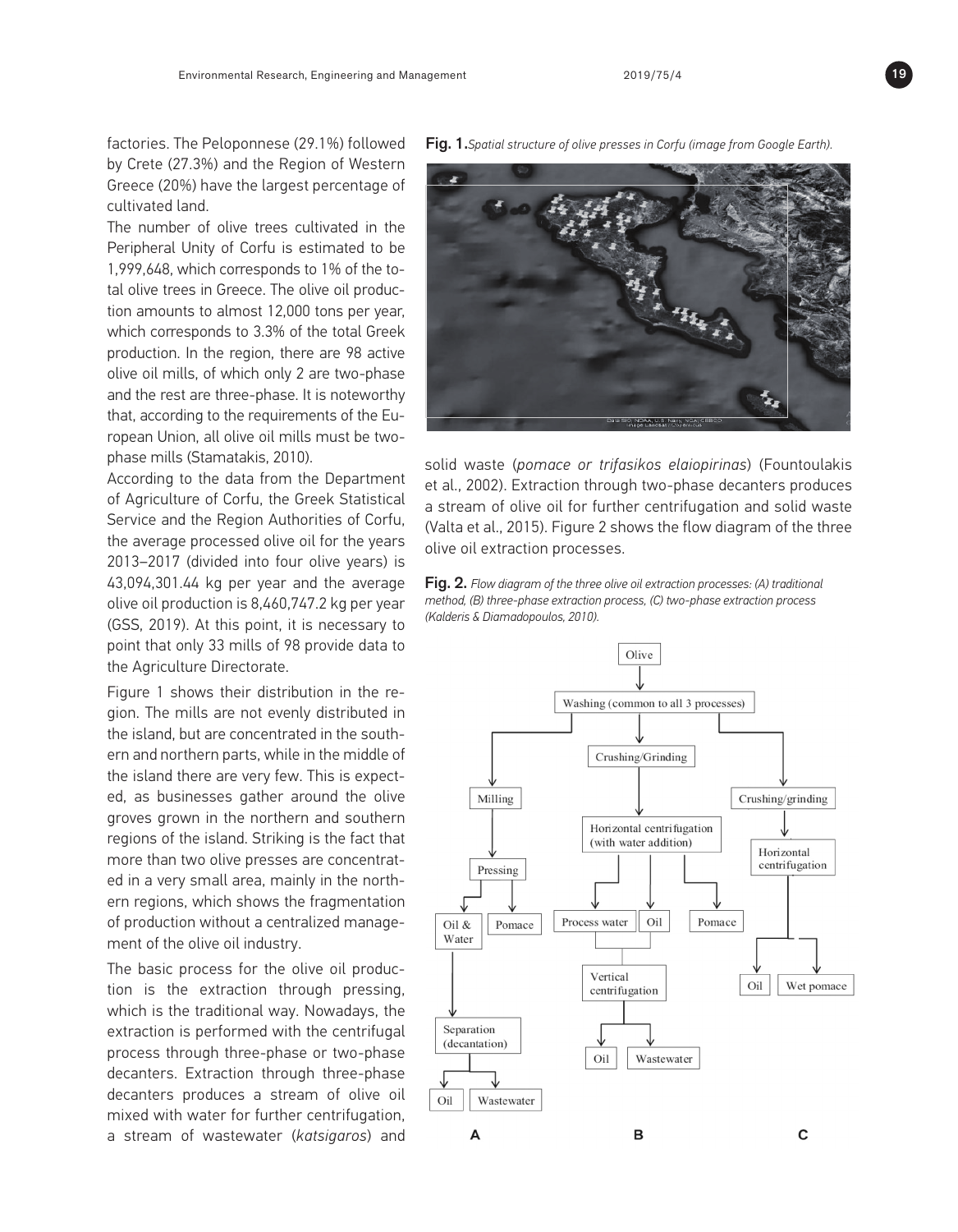The handling and processing of olive oil waste are the main environmental problems of the Mediterranean area (Loumou & Giourga, 2003), which is a challenge for all countries producing olive oil. Due to the nature of the waste, its disposal becomes easily uncontrolled (Kavvadias et al., 2010). Supposing there is an increasing trend in demand for olive oil, it is obvious that this problem is even bigger (Morillo et al., 2009).

In order to understand the problem more easily, the chemical composition of the olive should be studied, which is not stable and depends on its variety, soil type, climatic conditions and many other factors. Its general composition is 18–28% of oil, 40–50% of vegetable water and pomegranate and 30–35% of olive pulp (Morillo et al., 2009; Hall, 1992). This composition, in combination with the mechanical processes of olive oil production, produces large amounts of liquid and solid waste, which are characterized by a high organic load. The quantity of liquid waste amounts to 0.5–1.5  $\mathrm{m}^3$  per 1,000 kg of olives, which depends on the type of production process. In general, the traditional process produces less but more concentrated waste (0.5–1  $\mathrm{m}^{3}$  per 1,000 kg) from the centrifugation process (1–1.5  $\mathrm{m}^{3}$  per 1,000 kg) (Paraskeva & Diamadopoulos, 2006).

Olive oil industry wastes have a characteristic dark colour due to high concentrations in lignites and tannins and generally resistant compounds, but the most serious and dangerous problem, from an environmental view, is their content of fatty acids and long-chain phenolic compounds. These compounds cause a problem in microorganisms and plants as they are particularly toxic, while altering the biological balance of the soil, leading to reduced fertility and phytotoxicity (Paraskeva & Diamadopoulos, 2006). At the same time, they convey dangerous substances to the liquid recipients, resulting in groundwater-surface pollution and algae growth due to eutrophication.

Regarding pomace, there are two ways to manage the mills in Corfu. The first and most common is their temporary storage and their subsequent transport and resale (like in Skripero area). The second is depositing and drying them in fields and then selling them as fuel or burning them in boilers for heating the olive oil.

The largest environmental problem in Corfu is caused by wastewater (katsigaros). The operating conditions of most olive mills indicate that each company is required to dispose of the liquid waste in properly designed evaporator tanks or to pre-treat it with lime before disposal. Although most mills have lagoons, the large olive oil production exceeds the capacity of the plant, resulting in excess waste reaching streams and from there to the sea. Figure 3 illustrates the situation in December 2009 on the beach of Agios Georgios Pagon area, following an uncontrolled disposal of liquid waste from the oil mills. This situation continues to date, with most mills unable to manage the problem, except for some companies which have reduced the olive oil production (with increased quality) and completely manage their waste. Nowadays, in Corfu, an effort is made by the local olive oil liaison to ensure the complete management of their wastewater through the development of a composting plant.

Fig. 3. *Panoramic view of Agios Georgios Pagon beach in December 2009 (web source).*



Energy source production by anaerobic decomposition of organic waste is the most important benefit for the biogas technology. During the anaerobic digestion process, the organic matter decomposes into methane  $(CH<sub>4</sub>)$  and carbon dioxide  $(CO<sub>3</sub>)$ . The process takes place in the absence of oxygen and with the simultaneous action of microorganisms. It is a biological process with excellent results to wastewater treatment. Its advantage comes from the achievement of energy savings as well as from the fact that a low sludge content is produced in the treatment of high COD wastewater (Blika et al., 2009; Komnitsas et al., 2012). Biogas production in rural areas can have several advantages, such as the release of its electricity, coal, fuel oil, wood for heating and avoiding problems with the administration and distribution network. Organic matters for biogas production are easily accessible and reduce the use of firewood and preserve forest.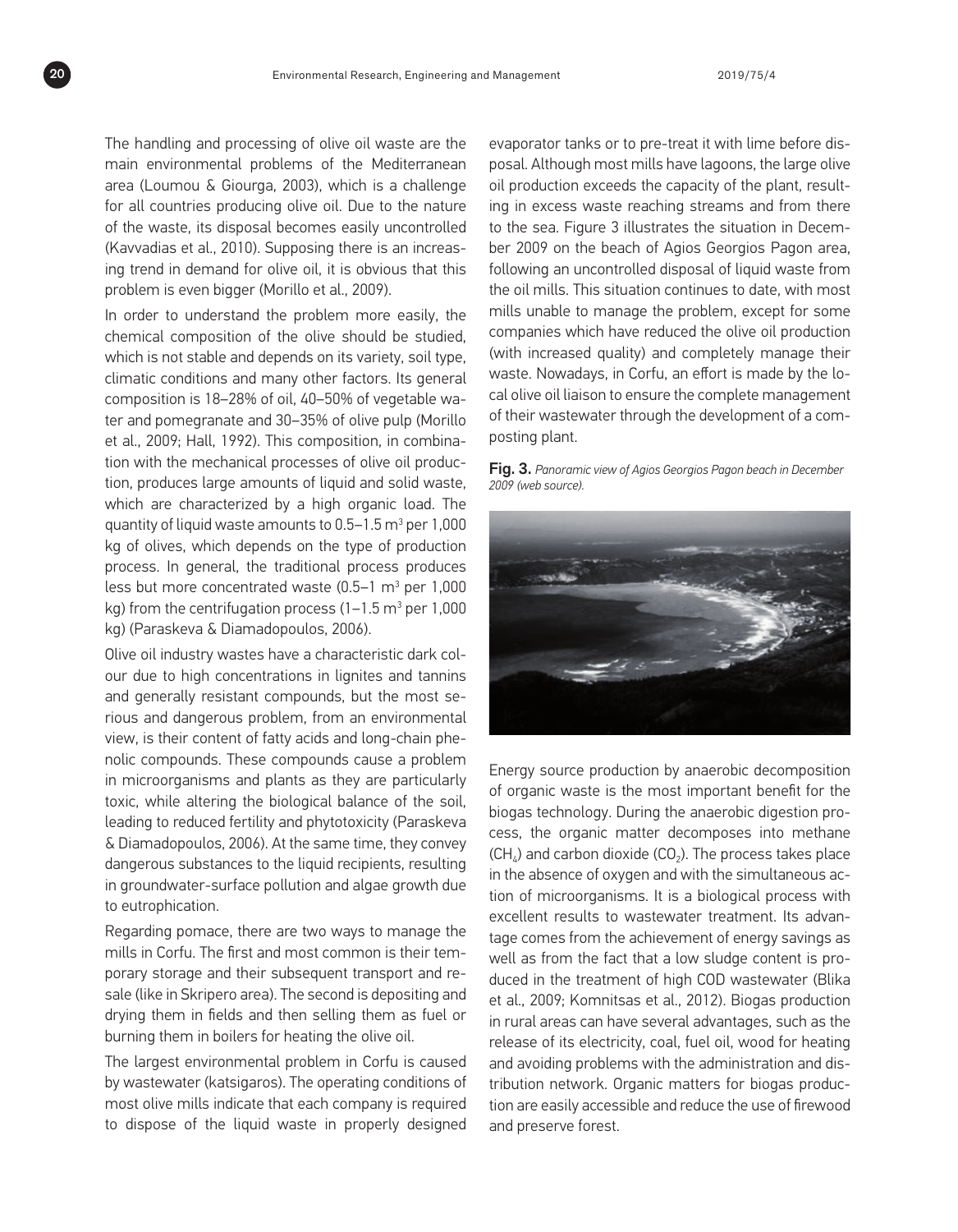Although there are three anaerobic processes (methanogenic anaerobic digestion (methane), biological hydrogen production (hydrogen) (Dounavis et al., 2015) and microbial fuel cell technology (electricity)), anaerobic digestion is one of the technologies used to produce energy as well as to stabilize the waste. Furthermore, anaerobic digestion is already successfully used for many agro-industrial residues, such as sugar beet pulp, potato pulp, potato thick stillage or brewers' grains. This technology allows an efficient solids stabilization and energy recovery, while both wastes from two-phase and three-phase extraction processes are shown to be promising substrates for anaerobic digestion (Rincón et al., 2012; Ošlaj & Muršec, 2010). For all

# Methodology

In order to achieve the desired goal of designing a power plant for anaerobic digestion of olive oil mill waste, four steps are necessary. The first step was to estimate the amount of solid waste and water waste, which are currently produced in Corfu. So far, there is no evidence of quantitative and qualitative waste olive oil production from Corfu and, therefore, the quantity was estimated, based on olive oil production data from the Department of Agriculture of Corfu for the last four years and the visit to olive oil mills. This data was combined with international literature data the above reasons, this technology is attractive for the case of Corfu.

There are a number of studies regarding the process of anaerobic digestion of olive press waste, which analyze the full range of process parameters and produce results for the quantity and quality of the produced biogas. These studies investigate different practices of anaerobic digestion (La Cara et al., 2012; Montero et al., 2011; Bauer et al., 2013) and end up in the equipment of the centralized unit (Sutton, 1990; Samer, 2012; Ahmad, 2004). However, there is no mention of the economic results from the operation of a commercial biogas plant. Also, there is no study to build such a unit in an island, considering the peculiarities of the location.

(Montero et al., 2011; Fabien, 2003), and the estimated quantities of olive oil waste were obtained. The next step for sizing was to estimate biogas production if all the quantities of waste were treated anaerobically. The evaluation was again based on international bibliography (Dounavis et al., 2016; Koutrouli et al., 2009). The sizing of plant and machinery was done by searching and retrieving information from websites of companies, specializing in the equipping of these facilities. The last step concerned the required funds and the financial gain which would result from this

Fig. 4. *Methodology of designing a power plant for anaerobic digestion of olive oil mill waste in Corfu.*



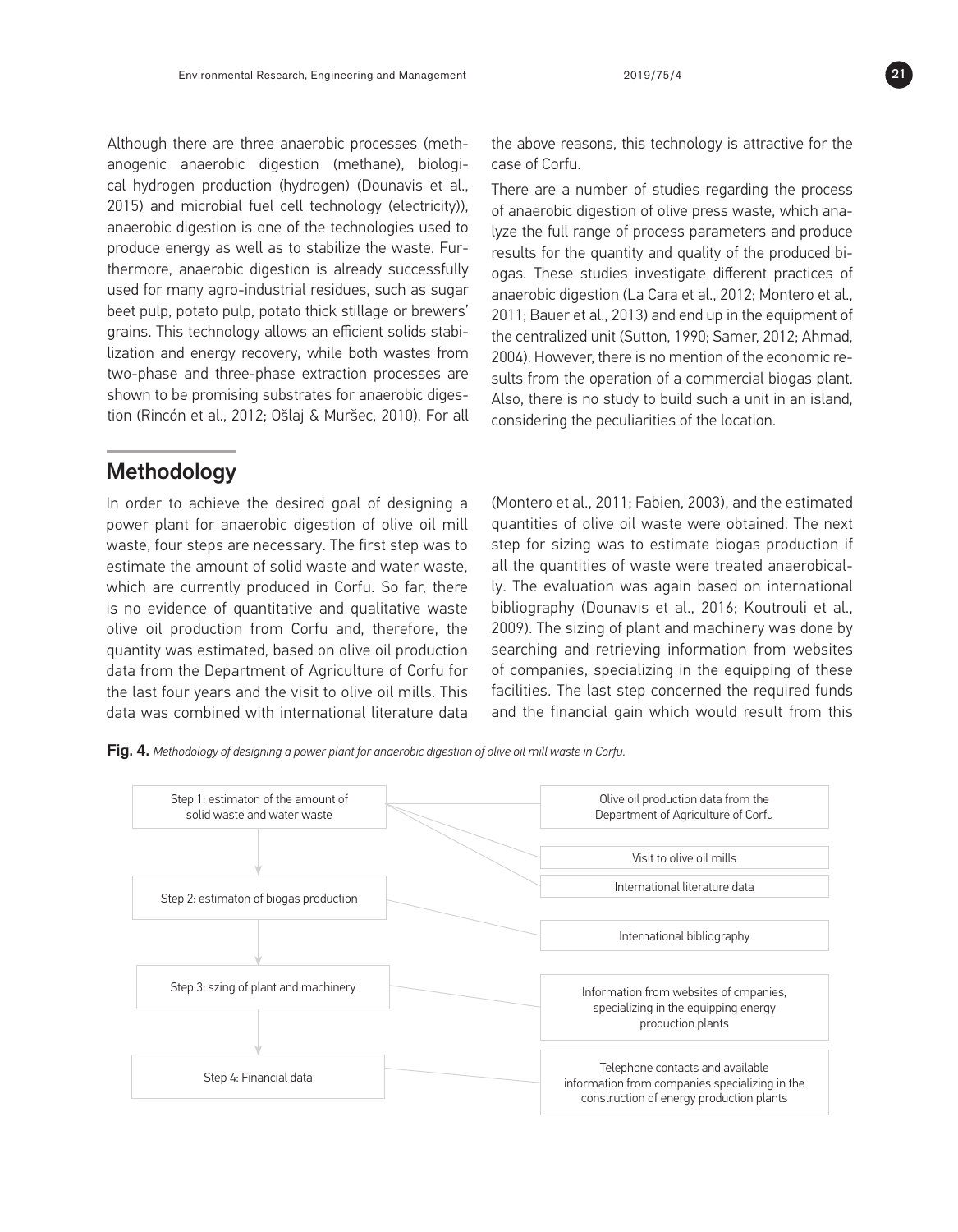unit. As there is insufficient evidence in the international literature on the required financial figures for the construction of a power plant, their assessment was based on the data gathered through telephone contacts and through available information from companies specializing in the construction of these projects. The financial data was calculated related to the initial investment cost of the unit, the cost of its operation and the profit which would be generated by the distribution of electricity. For this purpose, three scenarios were investigated: a) construction without subsidy and free distribution of soil improver, b) construction without subsidy and sale of soil improver for 40  $E$ /ton, and c) construction with 40% subsidy and sale of soil improver for 40 €/ton. Figure 4 illustrates the developed methodology. Simultaneously, the social and political conditions required were examined for the development of a power plant in Corfu, as well as the Greek legislative framework governing the operation and especially the construction.

# Results and Discussion

#### Calculation of Energy Consumption and Production

According to the data retrieved from the Department of Agriculture of Corfu and the National Statistical Service, the average olive oil processed for the years 2013–2017 (divided into four olive years) is 43,094,301.44 kg/year and the average olive oil production is 8,460,747.2 kg/year. The unit's dimensioning was calculated based on the production of 33 olive mills as these are the only mills that give data to the Department of Agriculture. The actual oil production is larger but there is a difficulty in estimating it as many mills do not work throughout all the olive-growing periods or only operate for a few months. As there are no data on the quantity of solid and liquid waste, it is necessary to make an estimate of these quantities based on the literature. Thus, according to this, from about 1,000 kg of olives, about 500 kg of solid waste is produced, which contains about 3% of olive oil, 50% of moisture and 1,200 L of liquid waste. Table 1 shows the capacity of olive presses in Corfu and the estimate of waste generation for the years 2013–2017.

The average solid waste generation is 20,246.855 tons

per year and the wastewater production is 51,713,161 m3 /year. Taken into consideration that the waste density is 1,022 kg/m<sup>3</sup>, the estimated wastewater production is 52,850.50 tons per year on average. As the amount of biogas produced from 1 kg of waste is 0.5  $m<sup>3</sup>$  and 1 m<sup>3</sup> of liquid waste is 6 m<sup>3</sup>, the anaerobic digestion of solids will result in 10,123,428 m3 /year of gas, while the digestion of fluids will result in 310,279 m3 /year of gas. The mills operate mainly throughout the period (oil production) from the end of October (beginning of November) until mid-March, which is about 4.5 months a year. The amount of waste which the unit will receive (for 135 full days), will be 149,977 kg of solid waste per day and 383  $m<sup>3</sup>$  of liquid waste per day. In order to be attractive to invest in a power plant, it is necessary to operate for at least 11 months a year (which corresponds to about 330 days a year), as the  $12<sup>th</sup>$  month is considered a month of maintenance work. This means that it is necessary to provide storage of olive oil. Although this is easy regarding solid waste, this is not the case with the liquid waste, which is necessary to process within 1–2 days from the moment the unit will receive it.

Table 1. *Capacity of Corfu mills and waste production estimate for the years 2013–2017, according to the data of the Directorate for Agriculture of Corfu, the National Statistical Service and the Region of Corfu*

| <b>OLIVE SEASON</b> | <b>OLIVE FRUIT</b><br>PRODUCTION IN kg | OLIVE OIL<br>PRODUCTION IN kg | <b>SOLID WASTE</b><br>PRODUCTION IN kg | <b>LIQUID WASTE</b><br>PRODUCTION IN L |
|---------------------|----------------------------------------|-------------------------------|----------------------------------------|----------------------------------------|
| 2013-2014           | 43,324,700                             | 8.748.967                     | 20.355.103                             | 51.989.640                             |
| 2014-2015           | 59,428,697                             | 12,001,000                    | 27.921.192                             | 71,314,436                             |
| 2015-2016           | No data available                      | No data available             | No data available                      | No data available                      |
| 2016-2017           | 26.529.507                             | 4.632.274                     | 12,464,272                             | 31,835,409                             |
| Average             | 43,094,301.44                          | 8,460,747.2                   | 20,246,855.9                           | 51,713,161.73                          |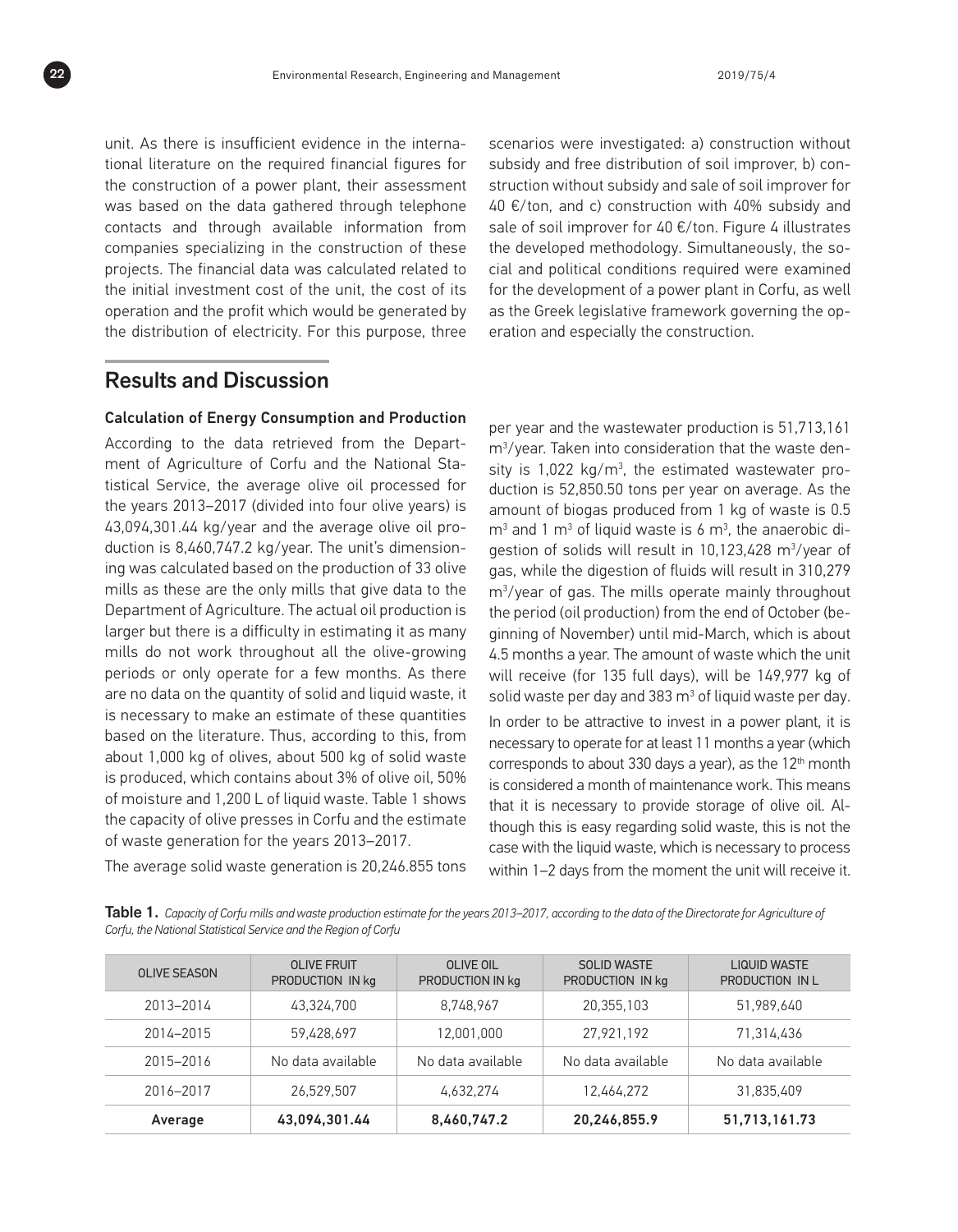Based on the above data and given that the calorific

value of the biogas is 6.5 kWh/m $^3$  and the fact that the unit will be fed with solid waste for 11 months per year while with solids and fluids for 4.5 months, the energy production is given in Table 2.

Table 2. *Elements of capacity of the anaerobic digester of olive mill waste in the EU Corfu*

|                                | Months per year | Solid waste (t/h) | Wastewater (m3/h)        | Biogas (m3/h) | Energy production MW |
|--------------------------------|-----------------|-------------------|--------------------------|---------------|----------------------|
| Solid waste supply             | 6.5             | 2.56              | $\overline{\phantom{a}}$ | 1.112         | 7.23                 |
| Solid and wastewater<br>supply | 4.5             | 2.56              | 15.96                    | 1.208         | 7.85                 |

Table 3. *Requirements for mechanical equipment in electricity of the anaerobic power plant for the wastewater treatment of oil mills in Corfu*

| Electromechanical equipment              | Power consumption in kW | Operating period (months) |  |
|------------------------------------------|-------------------------|---------------------------|--|
| Crushing machine                         | 11                      | 11                        |  |
| Homogeneous wastewater mixer             | 11                      | 4.5                       |  |
| Transporter tube engine                  |                         | 11                        |  |
| Waste water pump                         |                         | 4.5                       |  |
| Dilution water pump                      |                         | 4.5                       |  |
| Solid waste digester mixer               | 11                      | 11                        |  |
| Liquid waste digester mixer              | 15                      | 4.5                       |  |
| Biogas compressor of vapour removal unit | 132                     | 11                        |  |
| Biogas sewer unit compressor             | 132                     | 11                        |  |
| PSA unit (CO2 removal)                   | 242                     | 11                        |  |
| Simple feeding set                       | 529                     | 11                        |  |
| Double feeding set                       | 534                     | 4.5                       |  |

Table 4. *Thermal energy requirements of the anaerobic power plant of an oil mill in the EE Corf*

| Operation                    | Thermal energy consumption in kW | Operating period (months) |
|------------------------------|----------------------------------|---------------------------|
| Preheating of liquid waste   | 564.2                            | 4.5                       |
| Preheating of solid waste    | 17.3                             | 11                        |
| Wastewater digester heating  | 16.3                             | 4.5                       |
| Solid waste digester heating | 5.6                              | 11                        |
| Heat absorber cooler         | 77.1                             | 11                        |
| Vapour removal heating       | 26.6                             | 11                        |
| Simple feeding set           | 126.6                            | 11                        |
| Double feeding set           | 684.2                            | 4.5                       |

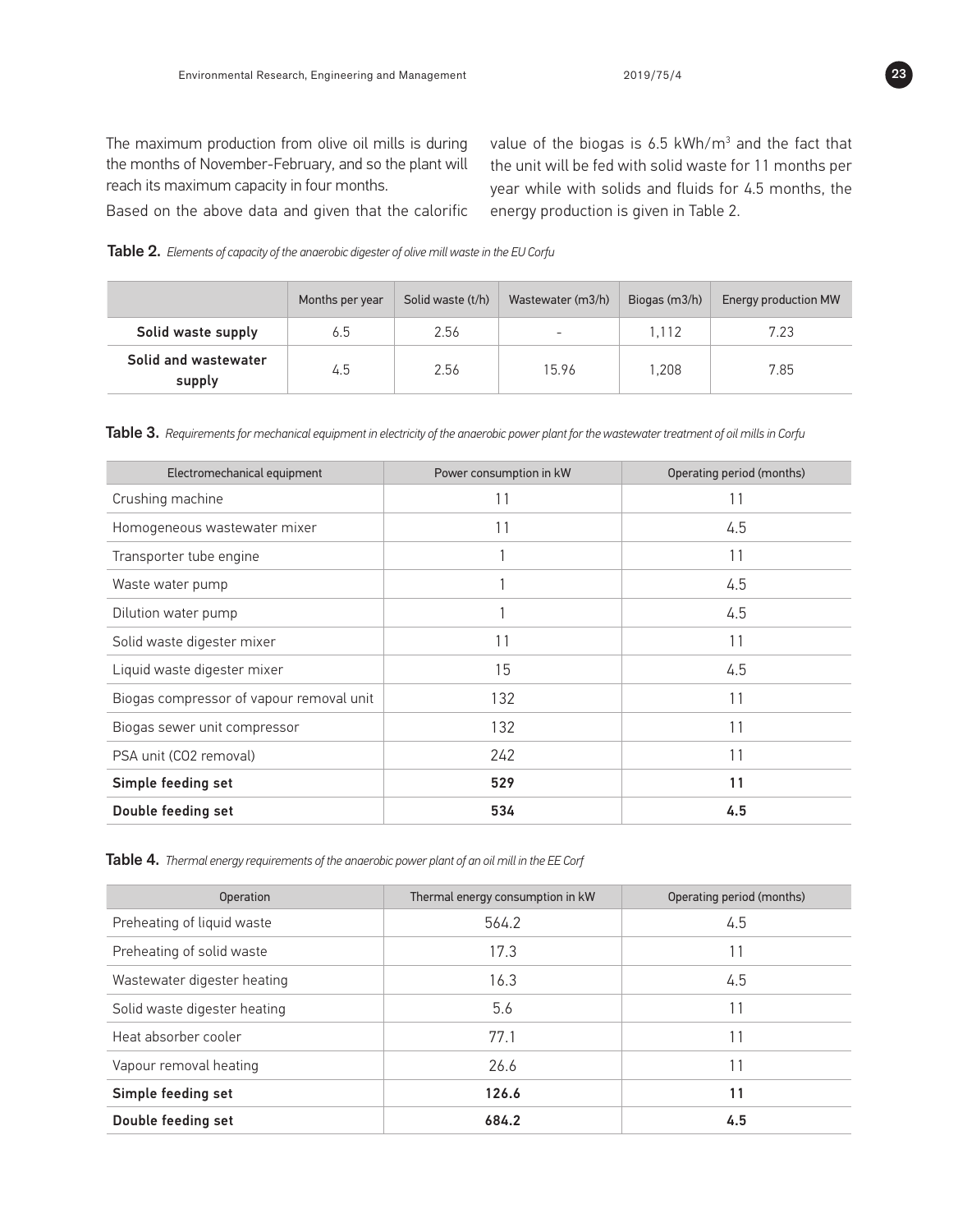|                | Electricity<br>production<br>in kW | Power<br>consumption<br>in kW | Thermal energy<br>production<br>in kW | Consumption of<br>thermal energy<br>in kW | Net electricity<br>production<br>in kW | Net thermal<br>energy<br>production<br>in kW |
|----------------|------------------------------------|-------------------------------|---------------------------------------|-------------------------------------------|----------------------------------------|----------------------------------------------|
| Simple feeding | 2.950                              | 529                           | 2.832                                 | 127                                       | 2,422                                  | 2,706                                        |
| Double feeding | 3,204                              | 534                           | 3.076                                 | 684                                       | 2,670                                  | 2,392                                        |

Table 5. *Thermal energy requirements of the anaerobic power plant of an oil mill in the EE Corf*

After the dimensioning of the mechanical equipment, in Tables 3 and 4, the required electrical and thermal energy for the operation is presented.

Finally, in Table 5, the total production and consumption of electrical and thermal energy are presented as well as the final electricity and thermal energy remaining for exploitation after the needs of the unit.

To make a comparison with a similar plant that is already in operation, the best reference is an anaerobic waste treatment plant which is already operating on the island of Lesvos, but which has two major differences. The first difference is that the island of Lesvos plant processes all types of organic waste (not only olive oil waste) and the second one is that it works with a specific rated power of 500 kW. This unit, according to the environmental impact study, generates 3,599 MWhe per year of pure electricity from 24,750 tons of waste per year. Assuming that the Corfu unit will work for the same amount of time (7,920 hours/ year) and it will process the same amount of waste per year, (but only olive oil waste) then, the net electric energy produced by the plant would be 6,810 MWhe per year (Ministry of Environment and Energy, 2019), which is almost double the energy of Lesvos unit. This indicates the high energy value of the olive oil mills waste and the capabilities of Corfu in order to produce its own energy.

Financial Data. The financial data to be calculated relates to the initial investment cost, its operating costs and the profit which will be generated by the distribution of electricity.

Initial investment costs, as well as operating costs, are directly related to the applied technology as well as the mechanical equipment. In general, the cost of operation and maintenance of pre-treatment systems is lower as much as the organic waste entering the unit is cleaner. Moreover, the more cost of manufacturing increases, the more technologically advanced is the selected technology (bioreactors selection). Conversely, the cost of construction and operation is reduced per ton of waste as the capacity of the unit increases.

Based on the literature, an anaerobic digestion unit of the estimated size (70,000 tons of waste per year) has a service life of 20 years and an initial investment cost of 2,800 €/ton of incoming waste (Eunomia Research & Consulting Ltd, 2009). In the case of Corfu, the initial investment cost will be around 19,600,000 €. It should be noted that this amount has not taken into account the cost of acquiring the land in which the investment will be made. The unit's operating costs include the current tax legislation, energy requirements, sewage management, maintenance of electromechanical equipment and labour cost.

Based on the literature (Eunomia Research & Consulting Ltd, 2009), this kind of electricity production plants has an operating cost of 20 €/ton of waste per year, so the annual operating cost will be around  $\epsilon$  1,400,000.

The following assumptions are used to calculate the profit that will be generated by the unit's operation:

- **\_** The energy sizes calculated in the above sections refer to maximum unit operation (maximum load);
- **\_** The average maximum power output of the unit is 2.5 MW;
- **\_** The average maximum heat output of the unit is 2.5 MW;
- **\_** The total annual heat supply to the grid is 12,500 MWh;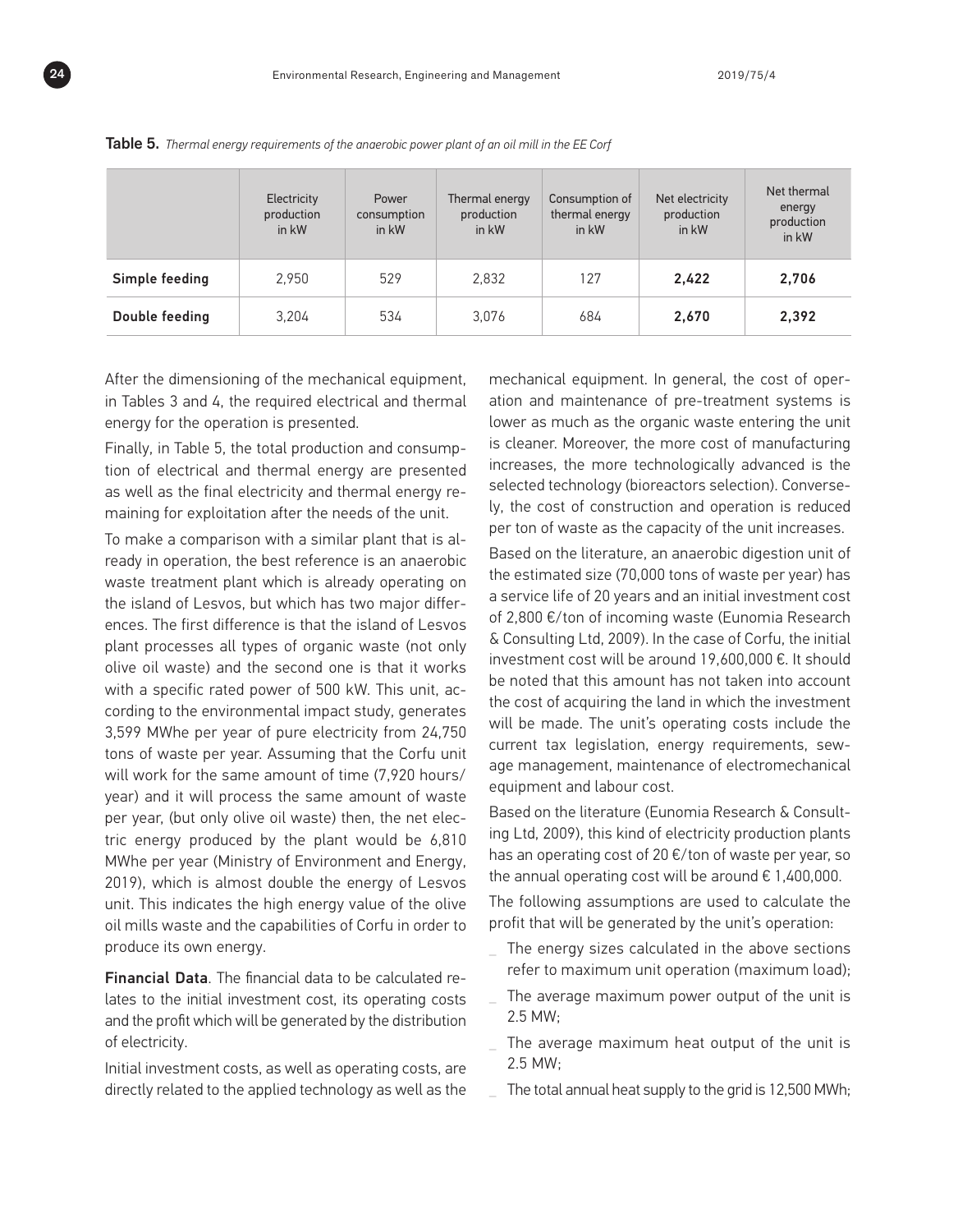- **\_** The cost of transporting the waste to the plant will be borne by each mill;
- **\_** The selling price of MWh is € 175 (readjustment of the tariffs of article 5 of Law 3851/2010);
- **\_** Annual energy consumption per household is 3,500 kWh per household. With the view of the 3 inhabitants per household and the total number of 101,113 inhabitants, the annual energy needs of the Corfu Regional Unit amount to 88.47 GWh.

According to the above assumptions, the total annual profit from the sale of electricity and thermal energy amounts to  $\epsilon$  3,000,000 per year. The net annual profit of the plant (if the operating cost is deducted and provided that the soil improver is free of charge) will be  $\epsilon$ 1,600,000, while the total depreciation time of the initial cost is 7 years and the total electricity produced is 14.13% of the total energy demand of the Corfu Regional Unity.

If the same scenario is studied but provided that the soil improver is sold at its commercial value (40  $\varepsilon$ /

ton), then the depreciation time is reduced to 6 years.

Lastly, it is necessary to mention that the cost of constructing for this investment is not entirely borne by the private investor, due to the fact that in recent years, investments in renewable energy sources have been made through public-private sector partnerships. These partnerships are carried out with a partial subsidy from the European Union and are under the management of the private investor for a long time. At the end of that period, the ownership is transferred to the State.

Taking into account this scenario and assuming that the construction is subsidized at 40% of the investment cost, as well as the sale of the soil improver is 40 €/ton, then the total depreciation time of the initial cost is reduced to 3 years.

In Tables 6, 7, and 8, the financial data for the three (3) scenarios are presented.

Table 6. *Economic data of the anaerobic digester of olive mill waste for Corfu (scenario 1: no subsidy – soil improver free of charge)*

| Financial data of the first scenario                          |            |  |  |  |
|---------------------------------------------------------------|------------|--|--|--|
| Citizens                                                      | 101.113    |  |  |  |
| Electricity per year per household in MWh                     | 3.5        |  |  |  |
| Citizens per household                                        | 4          |  |  |  |
| Energy requirement per year in MWh                            | 88.474     |  |  |  |
| Mean maximum output of electric and thermal energy in MW      | 5          |  |  |  |
| Operating hours per year                                      | 5.000      |  |  |  |
| Provision of electricity and heat to the grid per year in MWh | 25.000     |  |  |  |
| Electrical network coverage                                   | 14.13%     |  |  |  |
| MWh in €                                                      | 175        |  |  |  |
| Annual profit in €                                            | 4.375.000  |  |  |  |
| Annual operating cost in $\epsilon$                           | 1.400.000  |  |  |  |
| Net annual profit in $\epsilon$                               | 2.975.000  |  |  |  |
| Investment cost in $\epsilon$                                 | 19.600.000 |  |  |  |
| Depreciation of investment in years                           | 7          |  |  |  |

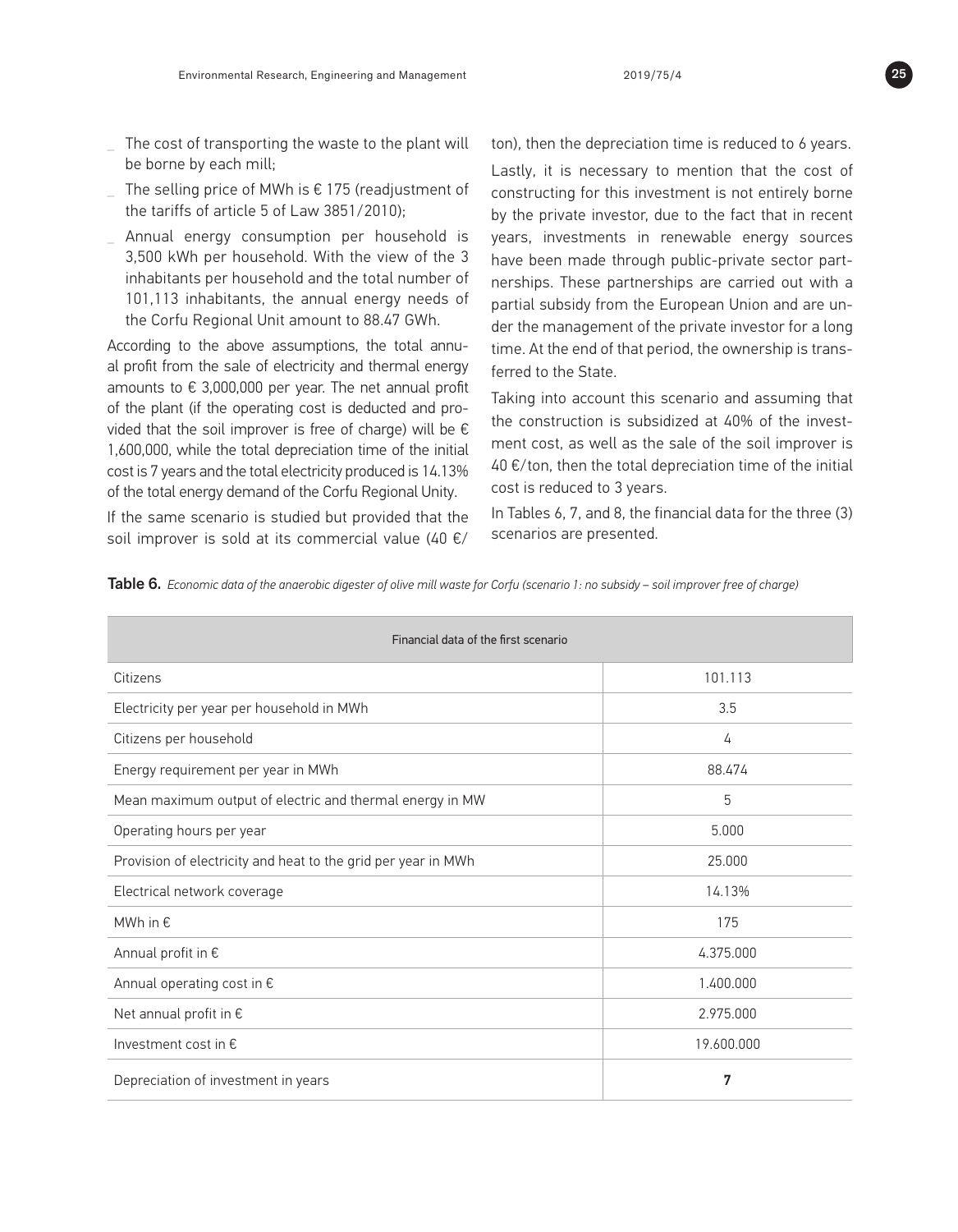**STATISTICS** 

Table 7. *Economic data of the anaerobic digester for olive oil waste for Corfu (scenario 2: no subsidy – sale of soil improver for 40 €/t)*

| Financial data of the second scenario                            |            |  |  |  |
|------------------------------------------------------------------|------------|--|--|--|
| Citizens                                                         | 101.113    |  |  |  |
| Electricity per year per<br>household in MWh                     | 3.5        |  |  |  |
| Citizens per household                                           | 4          |  |  |  |
| Energy requirement per year in<br><b>MWh</b>                     | 88.474     |  |  |  |
| Mean maximum output of electric<br>and thermal energy in MW      | 5          |  |  |  |
| Operating hours per year                                         | 5.000      |  |  |  |
| Provision of electricity and heat to<br>the grid per year in MWh | 25.000     |  |  |  |
| Electrical network<br>coverage                                   | 14.13%     |  |  |  |
| MWh in €                                                         | 175        |  |  |  |
| Annual profit from the<br>sale of soil improver in €             | 404.735    |  |  |  |
| Annual profit in €                                               | 4.779.735  |  |  |  |
| Annual operating cost in €                                       | 1.400.000  |  |  |  |
| Net annual profit in $\epsilon$                                  | 3.379.735  |  |  |  |
| Investment cost in $\epsilon$                                    | 19.600.000 |  |  |  |
| Depreciation of investment in<br>years                           | 6          |  |  |  |

Table 8. *Economic data of the anaerobic digester for olive oil waste for Corfu (scenario 3: 40% subsidy – sale of soil improver for 40 €/t)*

| Financial Data of the third scenario                                  |            |  |  |
|-----------------------------------------------------------------------|------------|--|--|
| Citizens                                                              | 101.113    |  |  |
| Electricity per year per<br>household in MWh                          | 3.5        |  |  |
| Citizens per household                                                | 4          |  |  |
| Energy requirement per year<br>in MWh                                 | 88.474     |  |  |
| Mean maximum output of<br>electric and thermal energy in<br><b>MW</b> | 5          |  |  |
| Operating hours per year                                              | 5.000      |  |  |
| Provision of electricity<br>and heat to the grid per<br>year in MWh   | 25.000     |  |  |
| Electrical network<br>coverage                                        | 14.13%     |  |  |
| MWh in $\epsilon$                                                     | 175        |  |  |
| Annual profit from the sale of<br>soil improver in $\epsilon$         | 404.735    |  |  |
| Annual profit in $\epsilon$                                           | 4.779.735  |  |  |
| Annual operating cost in €                                            | 1.400.000  |  |  |
| Net annual profit in $\epsilon$                                       | 3.379.735  |  |  |
| Investment cost in $\epsilon$                                         | 19.600.000 |  |  |
| Subsidy 40%                                                           | 7.840.000  |  |  |
| Depreciation of investment in<br>years                                | 3          |  |  |



 $\overline{\phantom{a}}$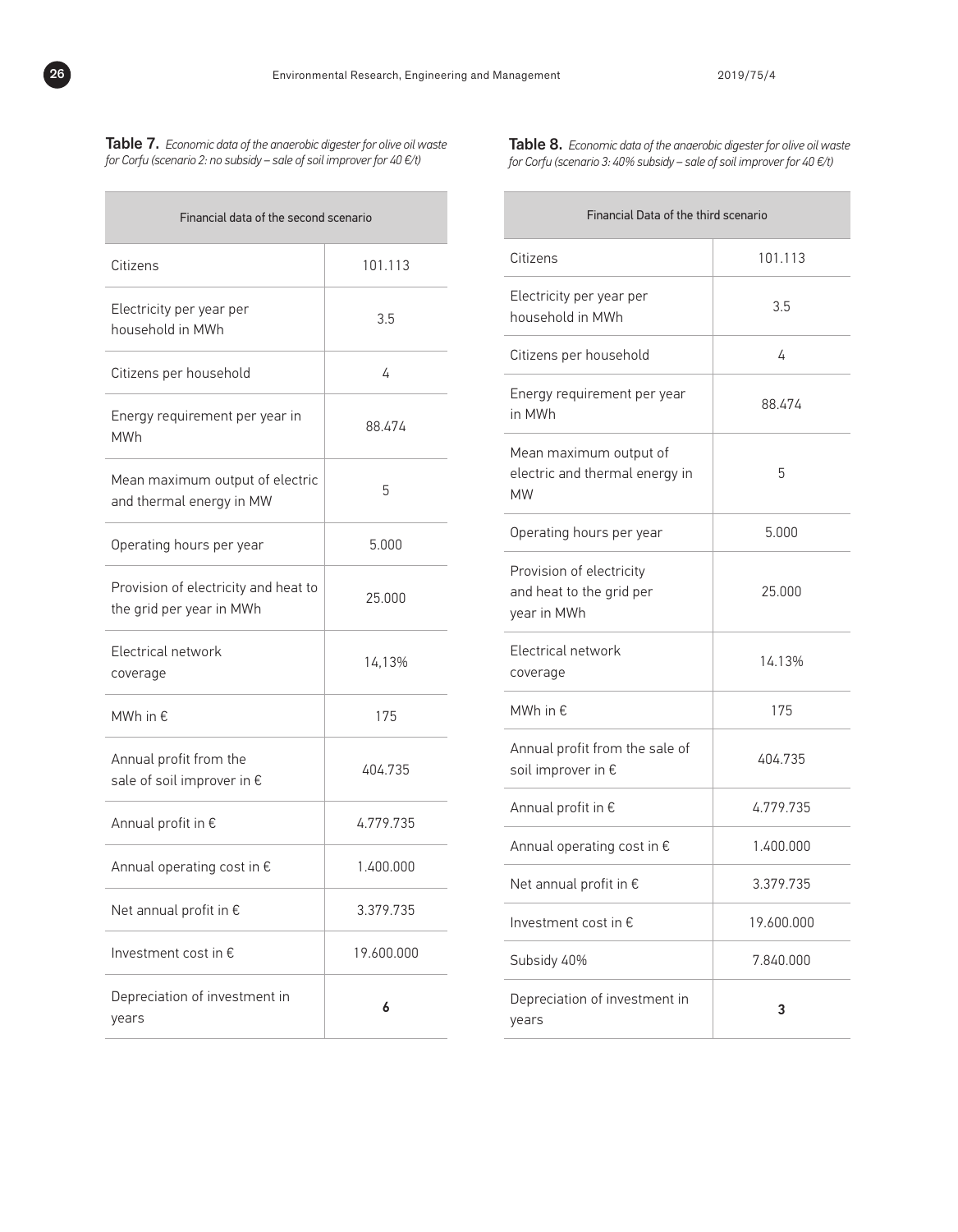# **Conclusions**

The solid waste from the 98 oil mills of the island will end up in the plant and after passing from the storage phase (so that there is a steady flow in the digesters), they will be led to the pre-treatment stage (crumbling) and then to the digester. Biogas production is estimated at 1,208 m3 /h, which will ultimately deliver about 2.4 MW of electricity and 2.7 MW of thermal. At this point, it should be stressed that if the wastewater treatment plant is also treated at this plant (4.5 months), the electricity production reaches at 2.6 MW and the thermal is at 2.4 MW. Due to the high power output, the unit is required by law to be connected to the medium voltage network, which adds another obstacle to the choice of the appropriate installation site. It is worth mentioning that the island of Corfu has requirements for electricity consumption of 200 MW in peak periods (summer months) and 100 MW for periods of low demand (winter months). Therefore, the amount from both electricity and thermal production (at 2.4 and 2.6 MW, respectively) seems to be very significant, taking into consideration that a little island (like Mathraki or Othonoi) has a maximum demand of 1.5 MW. The benefits of implementing a biogas plant from anaerobic digestion of oil mill waste has no impact only on olive growers but on the whole of Corfu's society. As far as the investment is concerned, the following is important:

- **\_** It covers the energy and thermal needs of olive growers.
- **\_** It contributes to the island's energy balance as the island's energy dependence on fossil fuels and the transport of electricity from mainland Greece is reduced.
- **\_** Reducing greenhouse gas emissions by avoiding the production of electricity from diesel engines. The carbon dioxide produced during the operation of the generator is completely renewable unlike that produced by a diesel generator. Suggesting that the island of Corfu is powered by a diesel power plant, then the carbon dioxide emitted by the generator does not constitute additional carbon production and at the same time reduces the amount of diesel consumed by the power plant that feeds the island with electricity.

The annual amount of diesel saved is calculated as follows; the burning of one litre of diesel produces 2,778  $g$  CO<sub>2</sub> and it is estimated that the total energy value of the biogas produced, by the Corfu unit, is 57,261,699 kWh per year. This corresponds to avoiding burning 5,726,169.9 litres of diesel per year. That is to say, the operation of the project will reduce  $CO<sub>2</sub>$  emissions by 15.909 tons per year (Ministry of Environment and Energy, 2019).

- **\_** A total amount of 20,000 tons of solid waste per year and 52,850.50 tons per year of liquid waste would be led for treatment energy production, leaving the sea, waters and soil of the island intact and clean.
- **\_** It improves the environment as there is integrated management of solid and liquid waste from olive-oil mills.
- **\_** It creates new jobs.
- **\_** It will improve the environmental image and consequently the social acceptance of using environmentally friendly technologies.
- **\_** On the other hand, there are several obstacles to overcome to make this investment work:
- **\_** It is based on seasonal olive oil production which fluctuates greatly each year, so the flow of waste in the plant is not steady.
- **\_** Although its principle of operation is simple, the overall installation and mechanical equipment is complex, with high initial investment, big maintenance cost and it needs specialized staff.
- **\_** The transporting of the waste to the plant is very costly.
- **\_** The reactions of the inhabitants from the surrounding area are taken for granted.
- **\_** The olive mill owners are treating the pomace as fuel (and not as waste).
- **\_** For the calculation of the investment, data on the operation of the 98 olive oil mills are necessary. The official data available for Corfu (for example, the 2016–2017 olive oil period) show the operation of 1/3 of them, with no data on the operation of the rest.

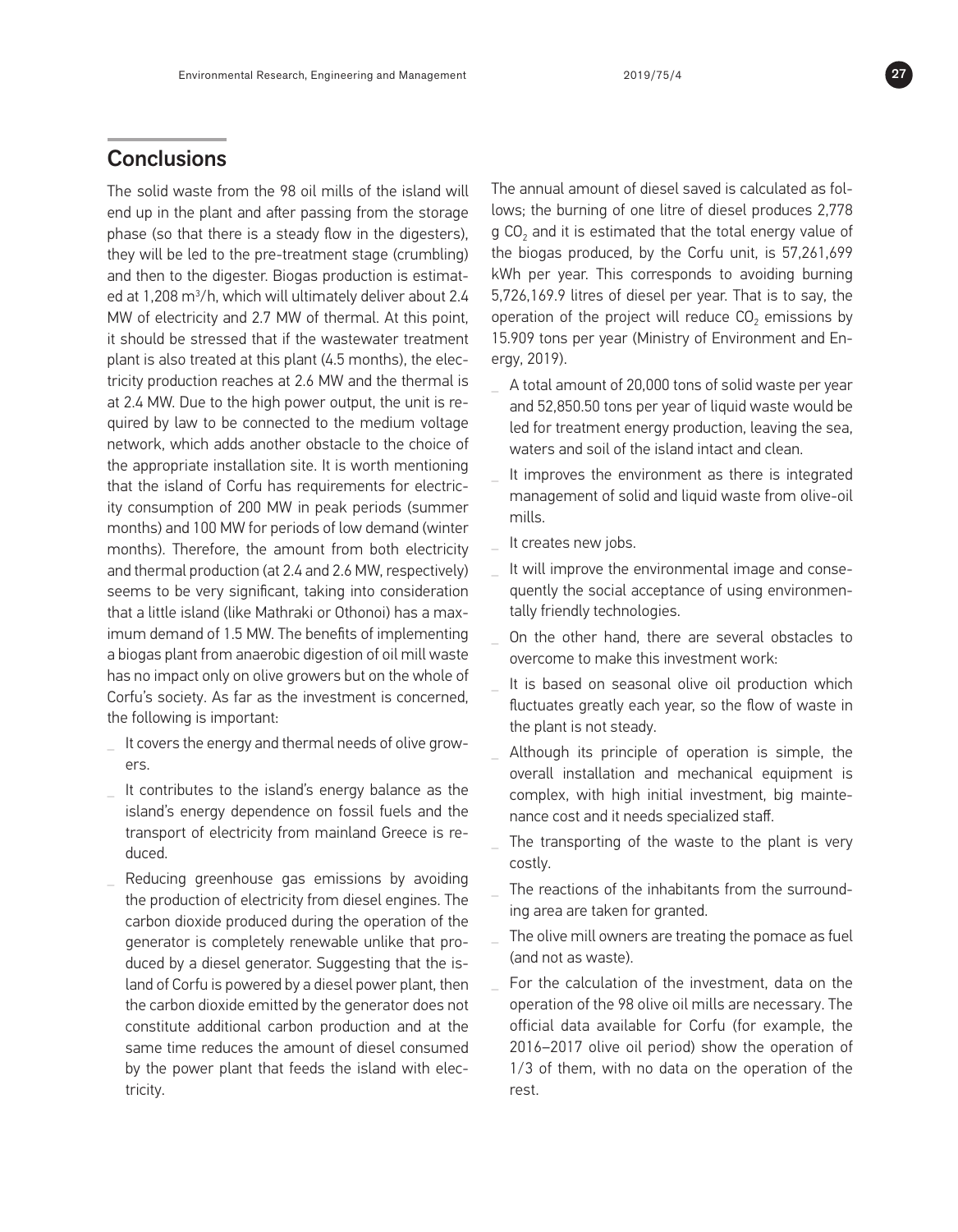The last three obstacles are also critical to the decision to implement because there should be the certainty that the plant will operate seamlessly and without interruption in order to finance the installation. Furthermore, there must be assurance that all solid waste will end up in the plant.

As anaerobic digestion is more effective than other biological waste treatment methods, the cost of a centralized olive mill processing plant could be quickly depreciated. In order to overcome the seasonal habit, it could also be possible to feed other types of waste, such as waste from local dairies, butchers, but mainly from the organic part of urban waste. The main benefit of this upgrading would be the "relieve" of the local landfill site, which is currently saturated and cannot accept additional urban waste.

Moreover, in order to reduce the cost of transporting olive oil waste from the olive presses operating in the southern region of the island, a second unit could be constructed in the south part of the island, and in particular near the new landfill site of Lefkimmi, which has been built and planned to operate in the future. An improvement of this solution would be the cooperation of nearby olive mills (5–6 in number) with the creation of an equal number of digestion units.

In order to overcome the obstacles to the reactions, in principle it is necessary to involve local authorities in the information and the necessity of involving the local community in this investment. Leaders in this would be oil producers and olive mill owners. It is necessary to establish a co-operative body, which will not only control the production and distribution of olive oil but also it will have an active role in the management of waste. There should be a central control of all olive growers and mills in terms of the waste produced and their management so that the waste stream to the plant is stronger and lasting. Incentives for the operation of the olive growers could be the benefits which will result from the operation of the unit. If it is supposed that a typical energy consumption with an oil mill is close to 11–12 kW, then the total energy consumption of the 33 oil mills operating will be about 3.3 MW and thus a large part of the unit's electricity produced could be available for the needs of olive oil mills.

What is more, there should be a citizens' information campaign presenting the benefits of this investment. Particularly residents of the settlements from the areas as Temploni, Kanakades and Giannades could have immediate benefits from the operation of the unit. Apart from electricity, a district heating network could be created to benefit from the surplus of thermal energy. This solution, though ambitious and costly, would contribute to the qualitative upgrading of citizens lives and economic prosperity.

To summarize, the establishment of a heat and power generation facility through anaerobic digestion of oil mill waste in the peripheral unit of Corfu has the potential to upgrade the island of Corfu regarding energy production and at the same time effectively tackle the chronic problem which has arisen from olive oil waste. However, this is characterized by many difficulties and obstacles. The most important of them is: a) the achievement of a steady flow of waste to the plant, b) the reluctance of the mills to dispose of the oil mill for anaerobic digestion, c) the citizens' reactions to the establishment of the unit and d) finding a suitable location for the installation. It is worth mentioning that, for the above reasons, many efforts have not been successful since the last few years, by various institutions (an association of oil mills, municipal authorities), for the creation of these centralized waste management units.

### References

Ahmad N. (2004) Generation of Biogas from Olive Mill Waste. World Renewable Energy Congress VIII (WREC 2004). Denver, USA.

Bauer F., Christian H., Tobias P. and Daniel T. (2013) Biogas upgrading - Review of commercial technologies. SGC Rapport 2013:270.

Blika P., Stamatelatou K., Kornaros M. and Lyberatos G. (2009) Anaerobic digestion of Olive Mill Wastewater. Global NEST Journal, 11:364-372. https://doi.org/10.30955/gnj.000605

Dounavis A.S., Ntaikou I. and Lyberatos G. (2015) Production of biohydrogen from crude glycerol in an upflow column bioreactor, Bioresource Technology, 198:701-708. https://doi. org/10.1016/j.biortech.2015.09.072

Dounavis A.S., Ntaikou I., Kamilari M. and Lyberatos,G. (2016) Production of advanced biobased hydrogen enriched methane from waste glycerol in a two stage continuous system, Waste and Biomass Valorization, 7:677-689. https://doi.org/10.1007/ s12649-016-9538-9